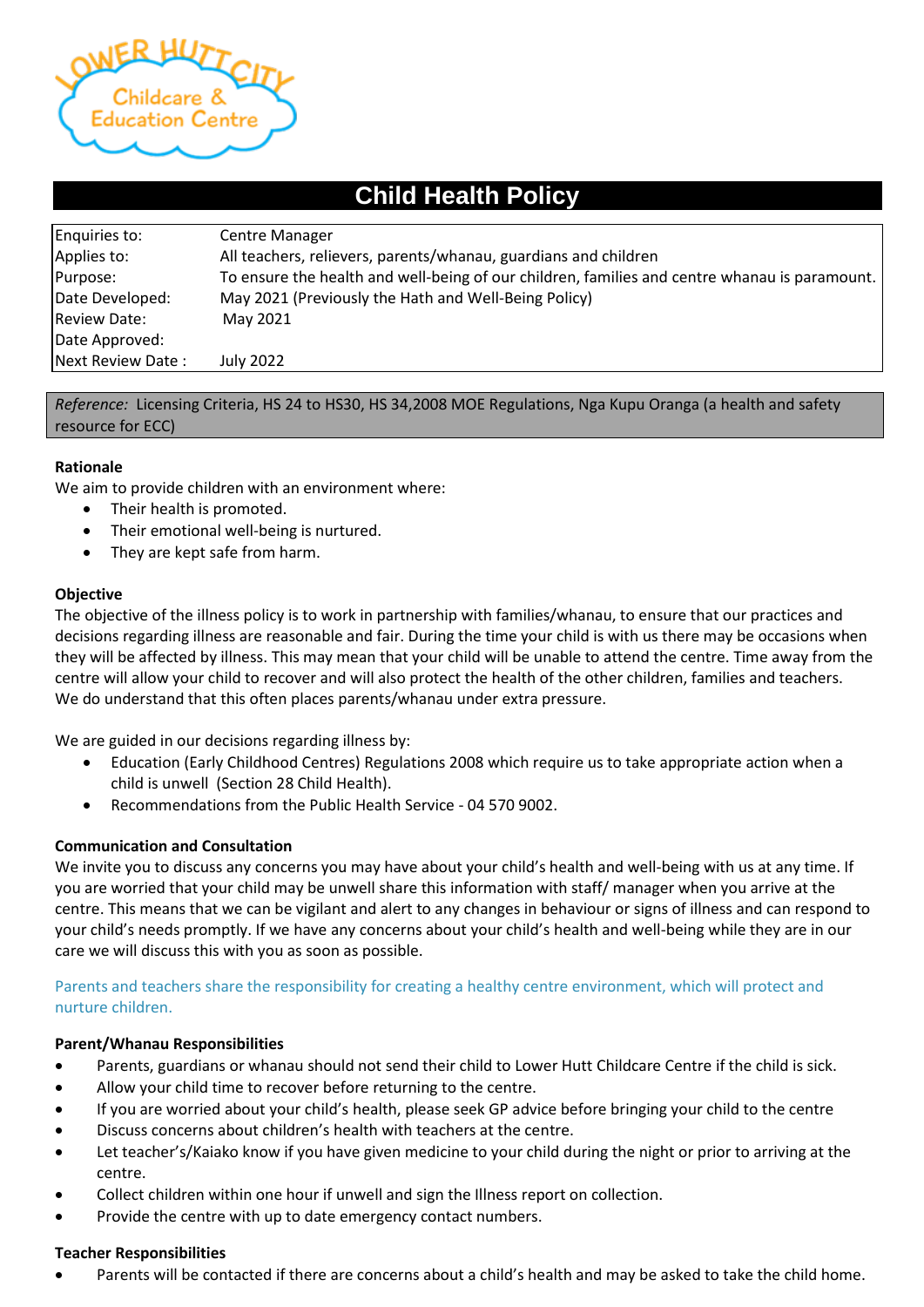- First aid will be administered where required.
- Children who are unwell will rest in a well-ventilated and warm room away from other children until collected (i.e. the Office).
- If the child has a contagious illness such as Vomiting, Diarrhoea or Conjunctivitis, they will be Isolated until they have been collected by the parents/whānau.
- Teachers will fill in an illness report if a child is to be send home due to being unwell. They will ensure the parents/Whanau signs the form on collection of their child.
- Efforts will be made to ensure children are comfortable and emotionally supported until they arrive.
- If we are concerned that a child may be unwell, we will keep a record of the child's day detailing any changes in behaviour, symptoms, temperature recordings, food & drink consumption, and any authorised medication given.
- Medical help will be sought if a child becomes more ill.
- We may suggest that you consult a GP for diagnosis and treatment.
- We will obtain up to date health information and advice from the Public Health Service (04 570 9002).

**All teachers are responsible for the health and safety of the children whilst attending LHCCC. Staff are responsible for monitoring children's health and passing on concerns about children's health or well-being to the Manager and or person responsible in the Managers absence.**

**The Manager is responsible for reporting notifiable diseases to the Regional Public Health and providing the Ministry with any relevant information in consultation with parents.** *(Reference - Licensing Criteria HS 34, Notification – where there is a serious injury or illness or incident involving a child while at the service that is required to be notified to a specified agency, i.e. Work Safe NZ, Regional Public Health, the service provider must also notify the Ministry of Education at the same time).*

**The Manager reserves the right (in consultation with the teaching team) to exclude any child who appears too unwell to be attending the Centre.**

# **Resolution of conflict**

If there is disagreement regarding the need for a child to stay away from the centre due to illnesses, we will be guided by the advice from Regional Public Health. It is important to consult a GP for diagnosis and treatment; however, there will be occasions when we will need to follow the advice of the Regional Public Health with regards to infection control. Parents are welcome to contact the Regional Public Health or Ministry of Health for further clarification.

## **General conditions indicating that a child should not attend the centre:**

- The illness prevents the child from participating comfortably in programme activities.
- The illness results in a greater care need than the centre can reasonably provide without compromising the health and safety of the other children.
- The child has any of the following conditions: fever, persistent crying, difficulty breathing, or other signs of possible severe illness.

## **Specific illnesses indicating that a child should not attend the centre:**

- Diarrhoea: A general guideline is that no child should attend if they have diarrhoea, and they should have at least one normal bowel motion before returning to the centre. If the diarrhoea was accompanied by any other symptoms such as fever, stomach pains, nausea, vomiting or headache, this indicates a gastrointestinal infection, and the child should stay away until they have been symptom free for at least 48 hours.
- Vomiting: in the previous 24 hours, unless the vomiting was once only and was known to be caused by a noncommunicable condition. Repeated vomiting suggests an infection, so the child should be taken to a GP for a diagnosis. If the vomiting has been caused by an infection, or the cause is not known, the child needs to stay away until at least 48 hours after the last symptoms. A child who vomits at the Centre should be collected by their parents and taken home.
- Mouth sores: associated with an inability of the child to control his or her saliva unless the child's GP or Regional Public Health or the Medical Officer of Health advises that the child is non-infectious.
- Rash with fever or behaviour change: until a GP has determined that the illness is not a communicable disease.
- Respiratory Infections: A child should not attend if they are coughing or sneezing as the result of an infection such as a cold, or have a green/yellow runny nose, which makes it difficult to control the spread of nasal secretions and or has a negative social impact upon the child.
- Skin Infections: A child should not attend if they have open wounds/sores that cannot be covered either with clothing or bandages to prevent the child from scratching. A child may return providing they have been treated with the appropriate antibiotics, antifungal or anti viral cream for at least 24 hours.
- Conjunctivitis: A child should not return until there is no discharge present.
- Any child requiring antibiotics should remain at home for the first 24 hours.

#### **Medication**